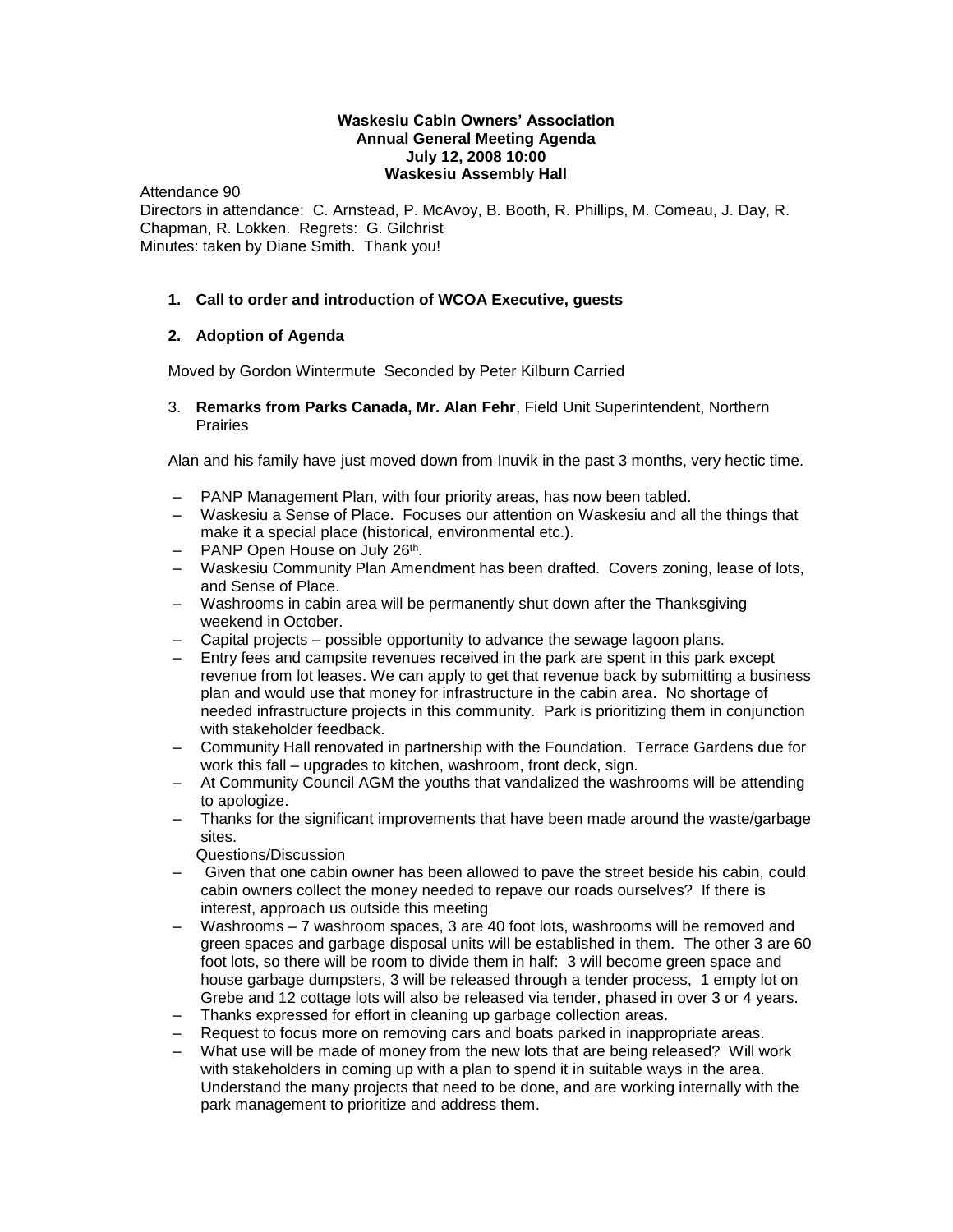- Comment by an individual who would like to see all 60' washroom lots left as green space because of congestion in the area. Noted.
- Concerns about security, underage drinking and noise in the main beach parking lot. Have talked to many people about this including the RCMP and commercial operators. Park wardens have not been doing compliance for the last 2 summers. RCMP expects to have a new sergeant on site in the fall. However, they are aware that it is now that coverage is needed. They bring in help during busy weekends. Decision made by government to create a 100-person law enforcement unit for Parks Canada. Expect there may be some people here from the Unit next summer, but its not known for sure. Trying to make Park warden control more effective. Rely on the public to report individuals and to look after their own kids.

# **4. Remarks from Jim Kerby, President, PANP Cottage Owners Association**

-Director of Cottage Owners Assoc. for 7 years, and President for 4 or 5 years.

-Potential amalgamation has been unanimously approved by the Board of the Cottage Owners. - Vote from members requires a 2/3rds majority of those who come to the meeting.

-We are a small population here and there are a lot of different associations that are all trying to be heard. This shows a great deal of interest in the place we all care about.

-There are differences but we share a great deal in common (water, sewer, spruce budworm, leases, roads, park management plans, common causes like the Foundation, and a common Community Council). We are all friends and neighbours and are trying to work together for the good of our community.

-Bylaws have been worked on together, to protect the interests of both cabin and cottage lease areas. For issues that exclusively affect just the cottage owners or the cabin owners, must be voted on separately. Perhaps in 3-5 years from those differences will be gone, and we won't even worry about that anymore.

-Similarities outweigh the differences by far. Believe we are stronger together than apart. -Recommends voting in favour of amalgamation.

# **5. Adoption of minutes of 2007 AGM**

Moved Les Boehm

Seconded George Gibney

#### **6. President's Report on past year**

-One initial goal as President was to improve our working relationship with Parks Canada. We can work with Parks and do it amicably. Both Terry Schneider and Greg Rutten are very good to work with. However, they operate under very strict, rigid guidelines so it can be frustrating. -Another goal was to move to electronic communications to save mailing costs. We appreciate you supplying us with your email address. There is a huge saving in time and cost. -We have been working on amalgamation with the Cottage Owners Association. We circulated a document the pros and cons of joining the 2 associations and considered the feedback received when drafting the tentative agreement and bylaws.

-Membership in this Association is important given the history we have had of having to work for the status and amenities we now have. Of the 451 cabins, last year we had 221 paid up members. Please encourage friends and neighbours and new owners to join.

-Revisions to cabin guidelines: worked with Bob McLeod (cabin designer), Terry Schneider and Greg Rutten on this. There are no major changes but a lot of fine tuning to the wording to reflect changes to leases from camping permits, clarify what a washroom addition is, what driveway brick and blocks are, allowances for retractable awnings, streamline roof rafters. The revised guidelines will be posted soon on Waskesiu.org. Reminder to check with Park if you are considering doing anything around your cabin.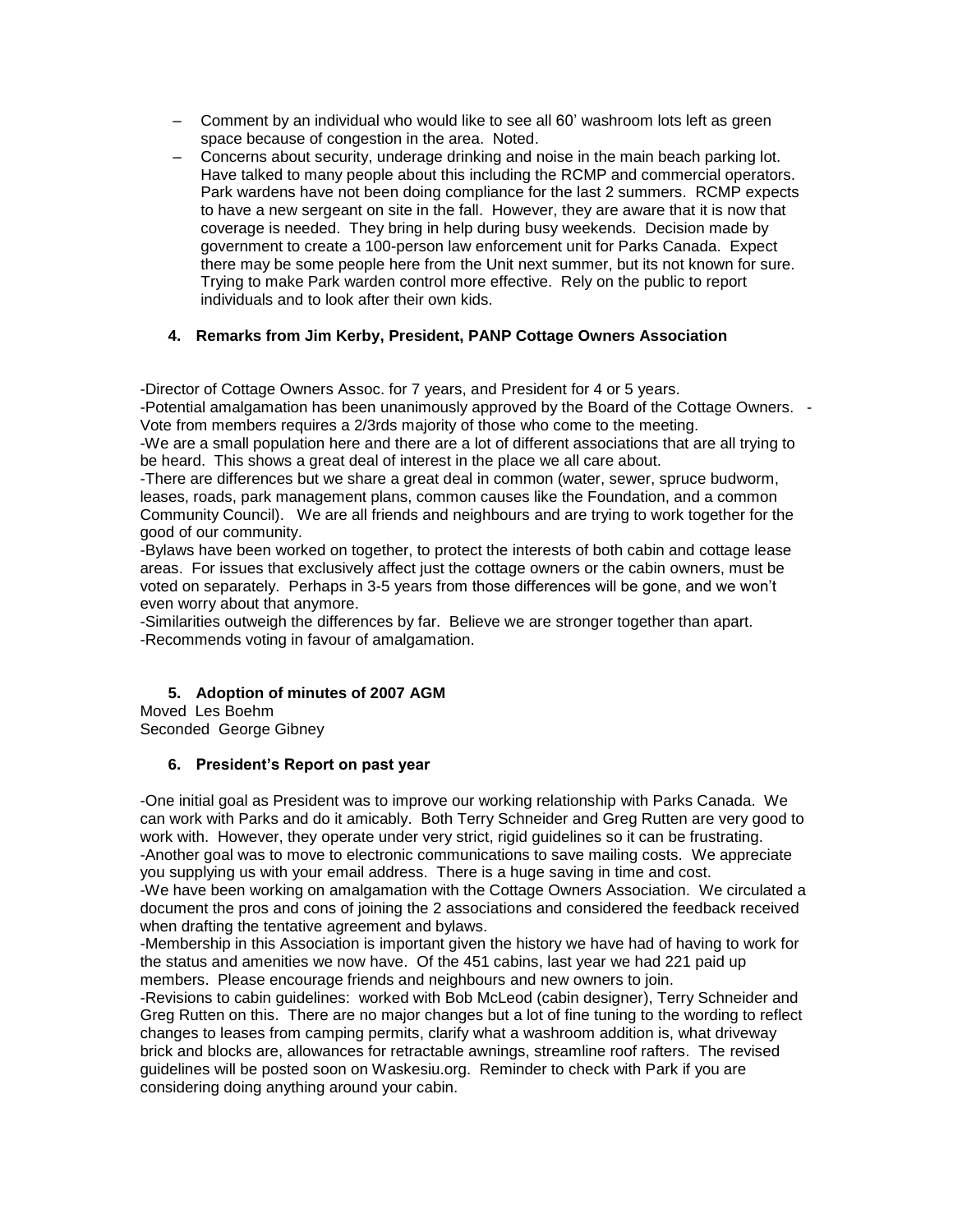Garbage Dumpsters – please ensure to recycle cardboards, yard clippings etc. at the recycling centre behind the post office and not leave anything outside the bins.

Questions/Discussion – Suggestion – use washroom lots for more recycling depots in the cabin area to make it easier to do.

# **7. Treasurer's report**

Reviewed highlights from "Statement of Operations and Net Assets". Net assets were \$19,913 at the end of 2007. Postage decreased due to the fact more communications being done electronically. Listed donations made (Waskesiu Foundation, Waskesiu Heritage Museum, Waskesiu Children's Festival and Waskesiu.org)

Accountant has suggested that the restricted fund, used only for revenue from Grey Owl Howl and interest from investment be discontinued and general revenue account used. Motion by Brian Booth – To close the restricted fund and put it all in operating fund. Seconded by Rob.Phillips Carried

Motion – To forego the financial audit. Moved by Bob Gibbs and seconded Herve Langlois. Carried.

Motion to accept financial statement and minutes. Made by Larry Zadvorny, seconded by Shelia Gagne. Carried.

# 8. **Report from Waskesiu Community Council Representative:** Herve Langlois

-Thanked Board for all the work they do throughout the year.

-Third annual fish fry will be held Friday July 18<sup>th</sup>. All tickets (\$20 adults, \$10 children) sold at the door, 1st come 1st served.

-Council's AGM July 27<sup>th</sup> at Community Hall.

-Municipality Issue – Are continuing discussions with the provincial government and working to resolve this one way or the other soon.

-Garbage – notable improvement in not leaving garbage at the dumpsters. Have a 1-year contract with Lakeland to take our garbage to their dump. They are reviewing what they want to do with their garbage, and that will affect what we do at Waskesiu. The costs of waste management will definitely go up. Last year paid \$5,700, and this year was \$20,000. It was noted from the floor that Lakeland will allow Waskesiu residents to dump at the Lakeland landfill now for a fee of \$5 on certain days..

-Late Night Noise – have had more complaints this year that ever before. We are feeling the effects of removing the law enforcement role of the wardens. Approached the idea of setting up a citizen's patrol with some cabin owners but at that time there was little interest. However, part of the solution rests with us, as some of these kids come from the cabin area Council would like to hear from people interested in a citizen's patrol.

-Budworm – is back, hot spots are clearly visible in the residential areas. Parks Canada did a count last fall and they were not high enough to warrant a spray this year. Situation has deteriorated and a further count will be needed this fall. The province did spray at Anglin Lake this year. There will always be budworm, but whether it is a long level cycle or a short cycle with peaks is variable. If want to reinstitute a spray program next season will have to start now.

#### Questions / Discussion:

If province gives the go ahead for a municipality, will it be voted on again here? Council hasn't mapped out the strategy going forward. Would likely have to go back to Parks Canada and revisit the agreement, and would likely hold another vote, but that response is conjecture at this stage.

What would a citizens' patrol do? Not expected to get involved, but to phone or radio communications to the police. Need effective police support in conjunction with the citizen's patrol. In other Lakeland areas, the patrollers check in and out of their shifts so the RCMP knows when you are out. Concerns expressed that there is more potential for violence and a greater lack of respect for property. RCMP officers are in often in Montreal Lake so opportunity for early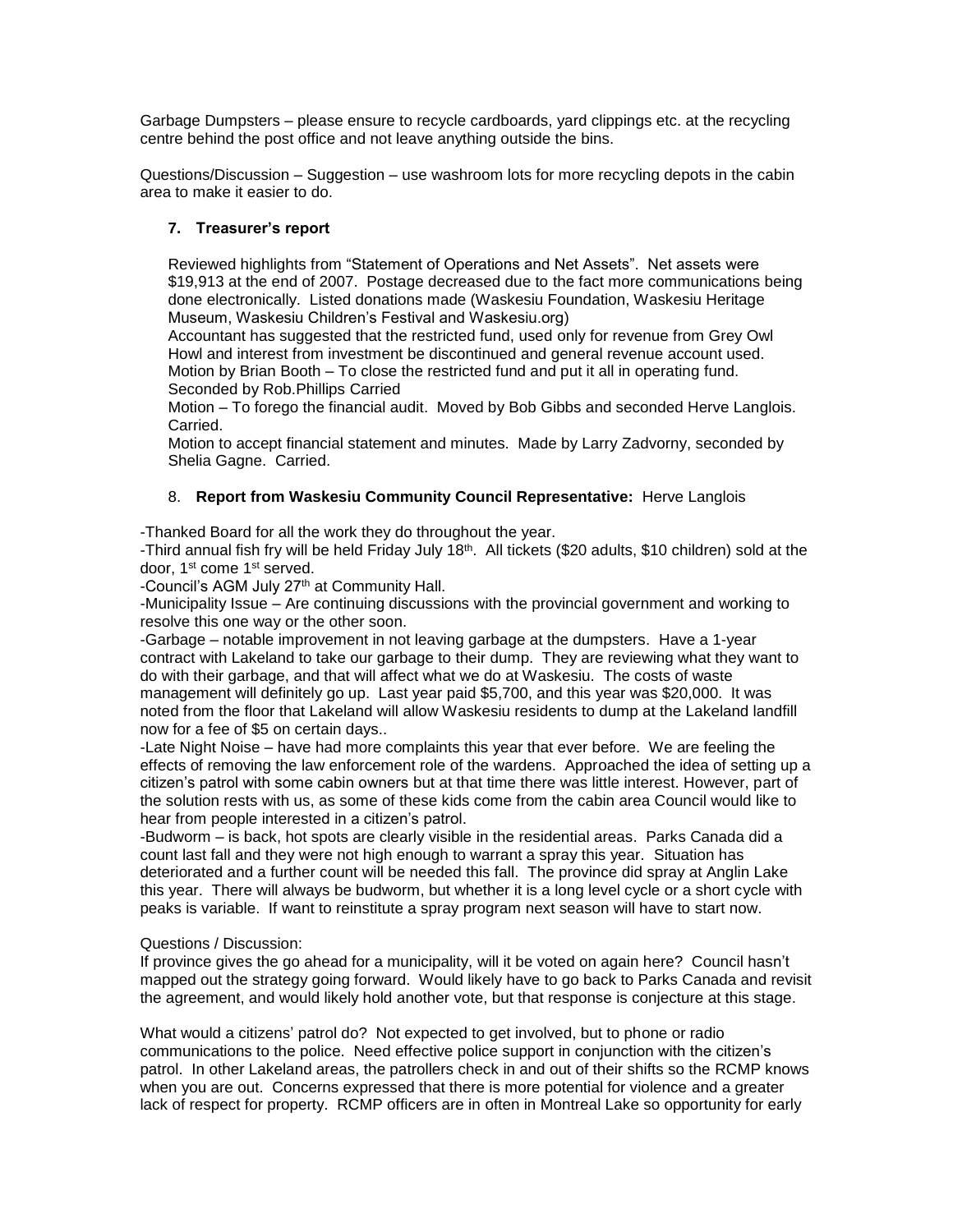response is just not there. We should argue that the officers that are stationed here patrol here. In one recent experience, it was effective for a local business to post pictures of perpetrators, who were subsequently identified and parents were contacted.

# 9. **Committee Reports: Grey Owl Howl** – Pat McAvoy

Sunday, August 3, 2008: Family fun – lots of prizes and fun. Thanked fellow Directors, cabin owners and business community for their support and invited everyone to attend.

#### 10. Election of Executive

- President Chris Arnstead
- Vice President Pat McAvov
- Treasurer Brian Booth
- Directors: Richard Chapman, John Day, Gerry Gilchrist, Rick Lokken, Mark Comeau
- Past President Rob Phillips

Nominations from the floor were invited but none made. A nomination committee was not formed to recruit new directors this year because of the uncertainty of whether we would continue as a single organization or join with the cottage owners association. All Directors agreed to let their name stand again. If vote is to amalgamate is passed, a combined board of directors from both associations will continue until next summer's AGM when a new board will be elected. If vote is not to amalgamate, we would still have our board of directors until next year's AGM when a new one could be elected.

Given the unique circumstances, a motion was made to, continue the currently serving board of directors for another year. Motion: Gord Wintermute, seconded by Larry Zadverny. Carried.

# **11. Vote on Amalgamation**

An advance poll was held on the July long weekend. There is one ballot per cabin. You must be a paid up member to vote. A  $2/3<sup>rd</sup>$  majority of those voting is required.

Discussion.

- We are not inheriting any liabilities from the Cottage Association.
- Questioned quorum only being 10 members
- Opinion expressed that if issues come up that are of interest to the entire community more weight should be given to votes of cabin directors because they represent a larger number.
- Concern expressed on electing Board of Directors for only one year, need for continuity and experience through overlapping or longer terms.
- Other specific questions were addressed (being on a sub-committee does not give you the right to vote, editing changes needed, the number of reps from each existing organization in the combined Board)
- Cabin owners association was formed when Park attempted to remove cabins from the Park. Believe every original goals have now been fulfilled (have leases, have sewer and water services). We have come to a point where we can move on, merge with our friends and work with the Waskesiu community as a whole.
- Results of vote –ballots will be counted immediately and announced here, posted on washrooms in cabin area, posted on Waskesiu.org.
- If the amalgamation is defeated this morning, it won't go to the cottage owners this afternoon.

# **12. Other**

Priest from Christopher Lake will be starting a Catholic mass here in this building. Watch for more details.